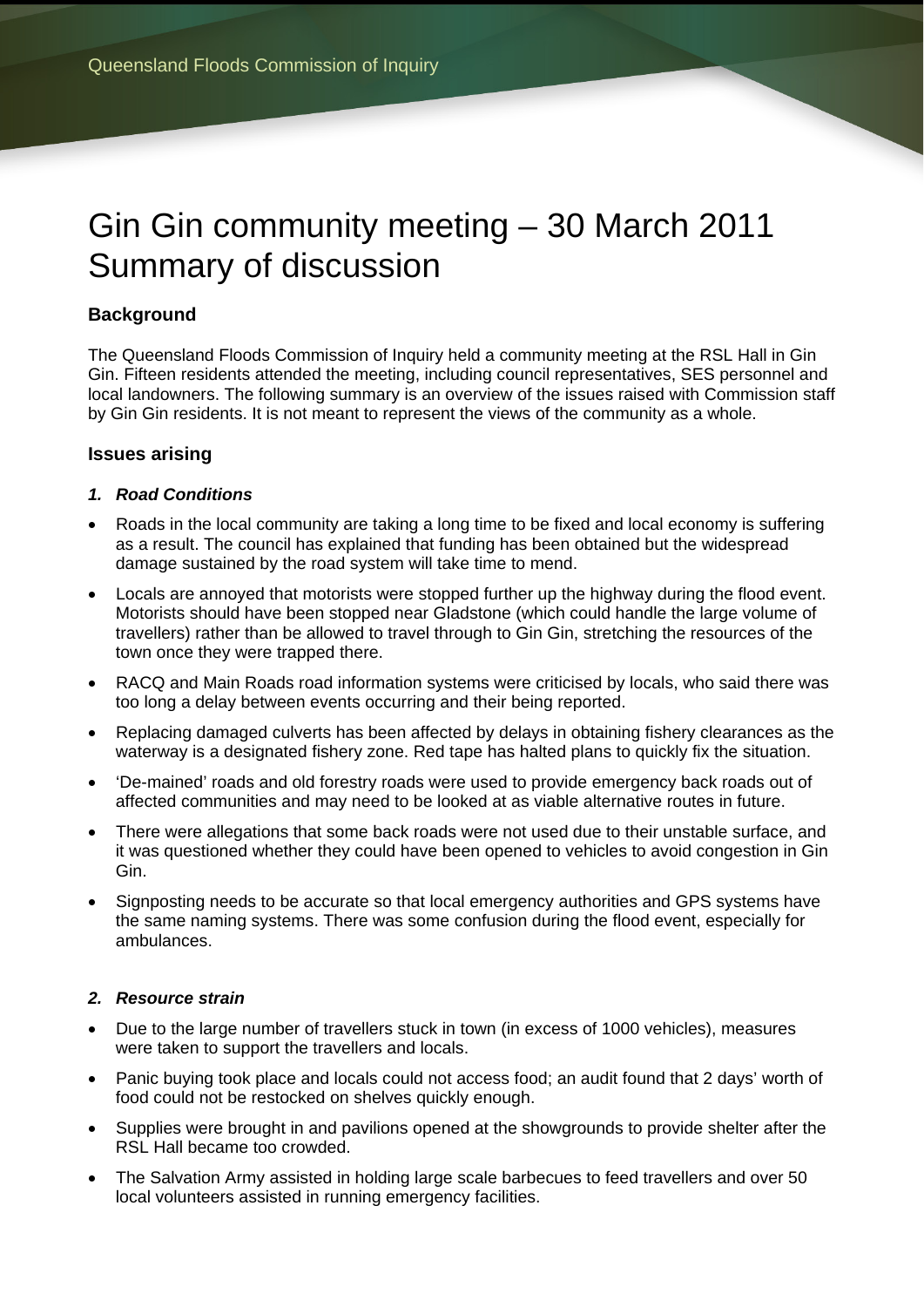- The town was effectively cashless once telecommunications (ATMs) closed down.
- The SES worked very well given the conditions but requires more manpower and resources as they were spread too thinly across the region. Current resources available to the local SES are simply inadequate to cover the geographical area.
- The argument was put forward that with better equipment and more resources, more people would be encouraged to join as an SES volunteer.

#### *3. Communications*

- At one stage, there was no phone (mobile or landline), internet or CB radio in town to communicate with outside authorities. Residents climbed local hills to obtain limited mobile phone coverage and independent emergency services lines were used for communication.
- Many areas surrounding Gin Gin simply have no phone connection and are known in the community as 'black spots' – this hampers efforts to inform authorities where assistance is required.
- Media outlets should be part of the local disaster management group or its sub groups, so that media messages are accurate and consistent and assist in managing the flow of information to residents.
- There was almost a complete lack of communication lines available on 30 December 2010 and it was lucky that the local councillor was able to patch into a council emergency management meeting using a Telstra technician's satellite phone.

#### *4. Early warning systems / catchment issues*

- Many locals feel the current gauges are in the wrong place and rely on old flood data.
- The effect of the Paradise Dam needs to be factored into new hydrographical models and predictive flood heights as it appears to have mitigated some of the flood effects.
- Some requests for evacuations could not be met due to lack of information on flooded areas and the implementation of evacuation plans being left too late.
- Regarding council amalgamations, some locals believe that the centralised structure of the new regional council (based at Bundaberg) ignores the needs of those in smaller towns and localities which were once looked after by localised shires.

#### *5. Disaster management governance*

- The local councillor has instigated for the area a local sub group of the local disaster management group to assist in disaster management in the locality.
- This is a local innovation but has not been ratified by the council or by the local disaster management group.
- The members of the sub group met to try and manage the situation in the town and its immediate surrounds. The sub group needs to be formally recognised by the council so that local knowledge in crises is acknowledged and localised action can take place quickly.
- Urgent requests for medical supplies were made to a senior officer of the local disaster management group in Bundaberg, but were declined – it was thought the road from Bundaberg to Gin Gin was too risky.